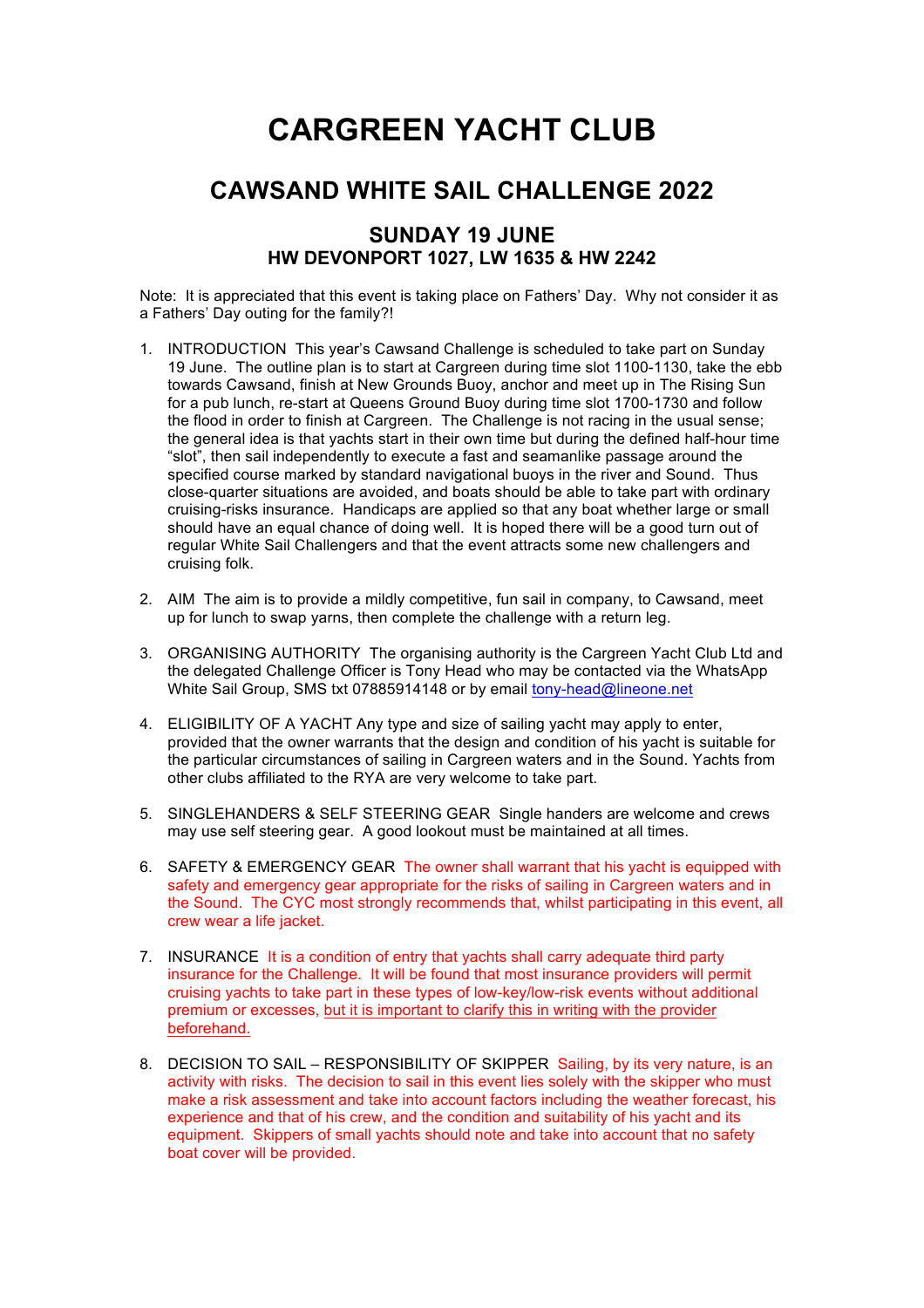- 9. APPLICATION FORM & DISCLAIMER. Application to participate in the Cawsand Challenge 2022 shall be in the format reproduced in Annex A (use exact wording please) and sent by WhatsApp or SMS text message to the Challenge Officer; early application would be appreciated. On receipt of an application, the entrant will be invited to join the WhatsApp White Sail group and, if required, an application form for an initial White Sail Handicap will be sent to the skipper for completion and return. It is essential for club liability reasons that the application is received and registered with the club before a yacht enters the challenge.
- 10. ENTRY FEE Entry is free of charge. A modest prize will be awarded at the end of the Cawsand Challenge.
- 11. RULES OF SAILING The familiar International Rules for the Prevention of Collision at Sea (IRPCS) shall apply during this challenge. This avoids the use of the more complicated Racing Rules of Sailing, which some people find difficult! All entrants shall bear in mind that boats may have inexperienced or light family crews on-board and should proceed accordingly. Gentlemanly behaviour on the water is a distinctive feature of White Sail Challenge events; aggressive application of the IRPCS is prohibited. A giveway vessel shall alter course in good time and pass well clear, and larger boats are encouraged to avoid "taking the wind" of smaller boats. As a guide, boats should avoid getting closer than 10m in light conditions and double that in stronger conditions. A doff of the cap or cheery wave to indicate one has seen the other boat and is about to give way will avoid vulgar shouts of "Starboard!"
- 12. HANDICAPS For existing White Sail Challenge boats, handicaps will be carried over from the regular evening event immediately preceding the Cawsand Challenge. Boats new to white sail challenges will be allocated an initial White Sail Handicap on application to the Challenge Officer. On completion of the outbound leg, handicaps will be adjusted to reflect finishing order, using the standard +/- 0.03, 0.02 0.01 adjustments of the main White Sail Challenge, then the adjusted handicaps will be used for the return leg. Note: Any adjustments applied during the Cawsand Challenge will apply only to this challenge and will not be carried forward into the main White Sail Challenge.
- 13. SAILS Only fore and aft "white" sails (or tan of course!) shall be used ie mainsail and headsails. Spinnakers, cruising chutes, topsails, gennakers and the like shall not be used. Headsails may be poled out if desired. White sails may be changed during an event eg a large headsail may be changed for a smaller jib, mid-course, if the wind pipes up.
- 14. SAFETY ACCOUNTING FOR YACHTS CHECKING IN & OUT The WhatsApp White Sail group will be monitored by the Challenge Officer during the Cawsand event and until all boats are accounted for. It is vital for management of the Challenge and safety accounting of yachts that skippers check-in shortly before starting and check-out shortly after finishing or retiring. This is to be done for both the outbound leg and the return leg. Checking-in is to be done by posting the WhatsApp message (or SMS as fall-back) "*Yacht name* checking-in". Then a yacht shall check-out by reporting its finish time eg "*Yacht name* 1h 23m 48s" or, if retired, by reporting "*Yacht name* retired". All this is especially important in view of the "remote control" aspect of the management of the Challenge. A yacht that forgets to check-in and check-out properly will cause concern and may precipitate unnecessary searches etc; this will not amuse the Challenge Officer.
- 15. START & FINISH LINE The start/finish line is the transit formed by the Cargreen Beacon (green conical top mark), with the gas pipeline west marker (yellow diamond) situated in the Coombe. Yachts shall start and finish by passing to the east of the Cargreen Beacon.
- 16. STARTING Yachts shall check-in (see paragraph 15 above) then start by crossing the start line in the direction of the course in their own time during the designated time "slot".
- 17. OUTBOUND COURSE Yachts shall start on the Cargreen Line during the time "slot" 1100-1130 and take the ebb, and finish at New Ground buoy. The outbound course is: